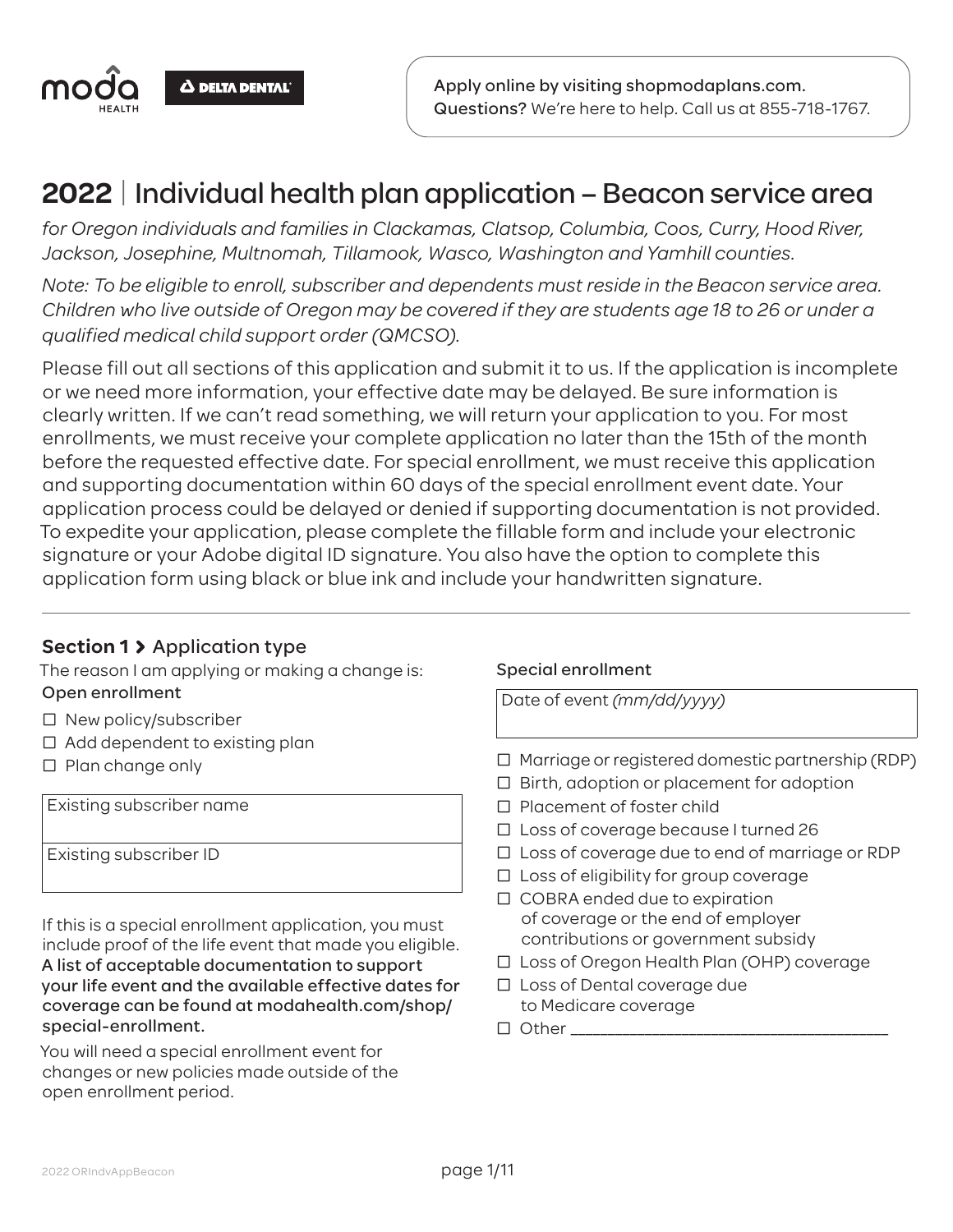## **Section 2** Eligibility and residency

#### Medical plans:

To be eligible to apply for our Oregon individual health plans, you must currently live and have a fixed, permanent home address in the service area. You must spend at least 6 months of the year living in the service area. You cannot be enrolled in Medicare or living in the service area to get health coverage or for another temporary reason such as getting treatment. Living in a residential care facility to receive treatment does not meet the residency requirement.

### $\Box$  I confirm I meet these requirements.

#### Dental plans:

To be eligible to apply for one of our Oregon individual dental plans, you must be an Oregon resident and reside in our service area for at least 6 months out of the year. If you had Delta Dental individual dental coverage that ended during the past 12 months, you won't be eligible unless you have a special enrollment qualifying event or have had continuous group dental coverage since leaving Delta Dental.

### $\Box$  I confirm I meet these requirements.

## **Section 3** Plan selection

#### *IMPORTANT: No out-of-network coverage. You must use in-network providers for services to be covered by these medical plans or by the dental EPO plan.*

*I select the following medical and/or dental plan(s) for the requested effective date \_\_\_/\_\_\_/\_\_\_\_\_\_:*

- Ƨ Standard Gold (Beacon) \$1,500 deductible
- Ƨ Standard Silver (Beacon) \$3,650 deductible
- Ƨ Standard Bronze (Beacon) \$8,700 deductible
- Ƨ Beacon Silver 3550 Off-exchange only \$3,550 deductible
- $\Box$  Beacon Silver 2900 Off-exchange only<sup>1</sup> -\$2,900 deductible
- Ƨ Beacon Silver 3400 Off-exchange only \$3,400 deductible
- Ƨ Beacon Silver 4400 Off-exchange only \$4,400 deductible
- $\Box$  Delta Dental PPO \$1,000 annual maximum plan payment limit
- $\Box$  Delta Dental EPO \$1,500 annual maximum plan payment limit
- □ Beacon Gold 250<sup>1</sup> \$250 deductible
- $\Box$  Beacon Gold 1000<sup>1</sup> \$1,000 deductible
- Ƨ Beacon Gold 1500 \$1,500 deductible
- □ Beacon Silver  $3000<sup>1</sup> $3,000$  deductible
- Ƨ Beacon Silver 3500 \$3,500 deductible
- Ƨ Beacon Silver 4500 \$4,500 deductible
- Ƨ Beacon Bronze 7000 \$7,000 deductible
- Ƨ Beacon Bronze 8700 \$8,700 deductible
- Ƨ Beacon Bronze HSA 6900 \$6,900 deductible
- Ƨ No medical coverage
- Ƨ Delta Dental PPO Bright Smiles No annual maximum plan payment limit
- Ƨ No dental coverage

*All dental plans have \$0 deductible. Maximum annual benefit does not apply under age 19. Members under age 19 are subject to annual out-of-pocket maximum. If you are changing from one Delta Dental of Oregon individual plan to another outside of open enrollment, any amount applied to the annual maximum plan payment limit will be transferred to your new plan.*

Moda Health's individual medical plans are designed to support your healthcare needs through partnership between you and an in-network primary care provider (PCP). Your PCP coordinates your care. To complete enrollment, you must name an in-network PCP for each applicant in sections 4, 5, and 6. Go to Find Care on modahealth.com to confirm your PCP is in-network. We may assign one for you if you do not select one yourself. You may switch to a different Beacon PCP at any time.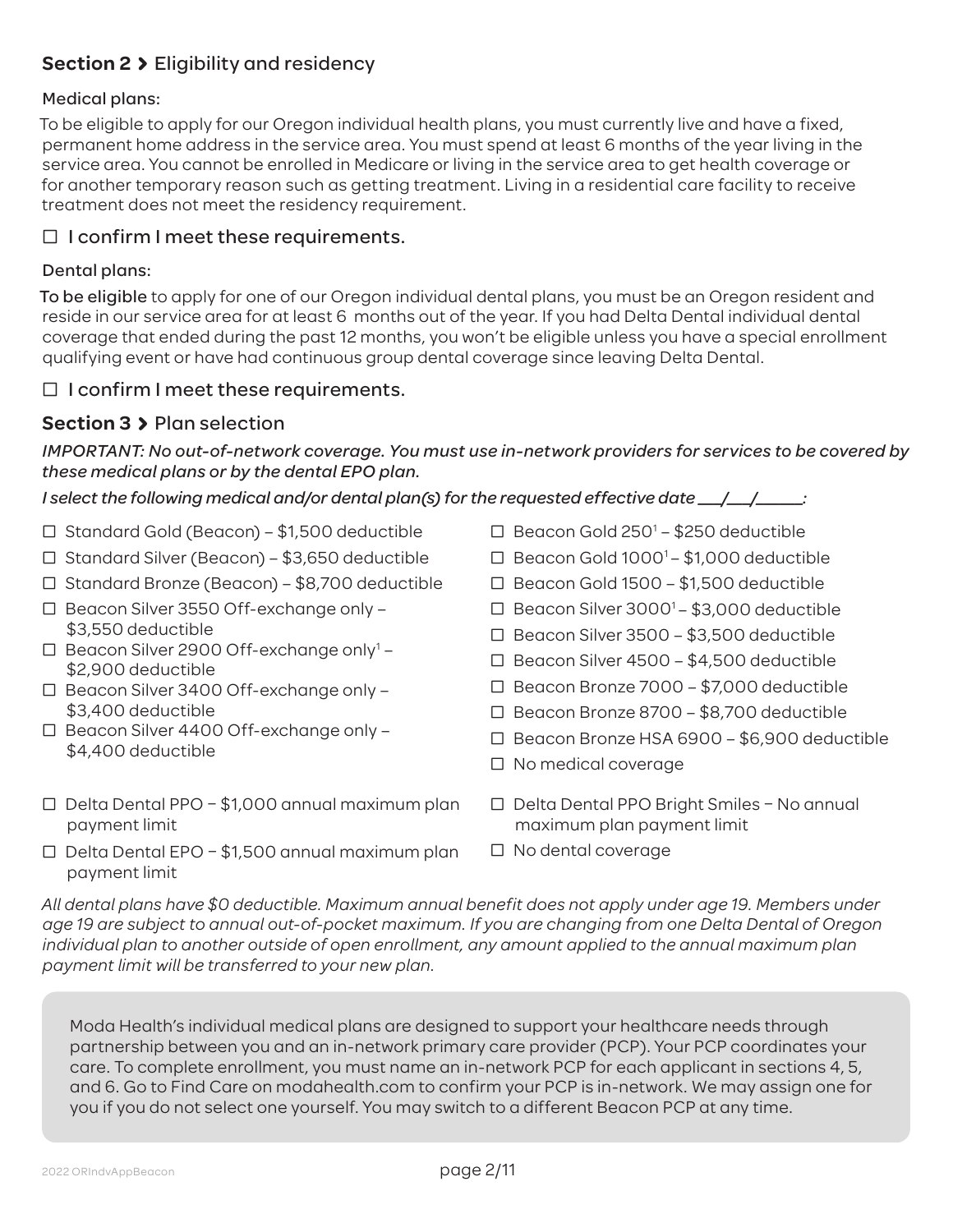## **Section 4 > Subscriber information**

This section must be completed with subscriber information.

Is this a child- or children-only plan?  $\Box$  No  $\Box$  Yes

If yes, please list the youngest child as the subscriber. Children age 26 or older must be on their own policy.

| Last name                                                                                                                                                                                                                                  |                               | First name |        |                                  | M.I.         | Suffix                                                |  |
|--------------------------------------------------------------------------------------------------------------------------------------------------------------------------------------------------------------------------------------------|-------------------------------|------------|--------|----------------------------------|--------------|-------------------------------------------------------|--|
|                                                                                                                                                                                                                                            |                               |            |        |                                  |              |                                                       |  |
| Date of birth (mm/dd/yyyy)                                                                                                                                                                                                                 | Social Security number        |            | Gender |                                  |              |                                                       |  |
|                                                                                                                                                                                                                                            |                               |            |        |                                  |              | $\Box$ Male $\Box$ Female $\Box$ Prefer not to answer |  |
| Gender identity                                                                                                                                                                                                                            |                               |            |        |                                  |              |                                                       |  |
| $\Box$ Male $\Box$ Female $\Box$ Transgender $\Box$ Cisgender $\Box$ Gender non-conforming $\Box$ Non-binary / third gender<br>□ Questioning □ Prefer not to answer □ Another                                                              |                               |            |        |                                  |              |                                                       |  |
| These fields are optional. We are committed to understanding and valuing diversity among our members.<br>We are seeking this information so our staff can refer to and communicate with you in the most<br>appropriate and respectful way. |                               |            |        |                                  |              |                                                       |  |
| <b>PCP Name</b>                                                                                                                                                                                                                            |                               |            |        |                                  |              |                                                       |  |
| Race (optional)                                                                                                                                                                                                                            |                               |            |        |                                  |              |                                                       |  |
| □ American Indian or Alaska Native                                                                                                                                                                                                         | $\Box$ Asian                  |            |        | $\Box$ Black or African American |              |                                                       |  |
| $\Box$ Caucasian                                                                                                                                                                                                                           | $\Box$ Hispanic or Latino     |            |        |                                  |              | $\Box$ Native Hawaiian or other Pacific Islander      |  |
| $\Box$ Other (please specify)                                                                                                                                                                                                              |                               |            |        |                                  |              |                                                       |  |
| Preferred spoken and written language                                                                                                                                                                                                      |                               |            |        |                                  |              |                                                       |  |
| $\Box$ English<br>$\Box$ Spanish                                                                                                                                                                                                           | $\Box$ Other (please specify) |            |        |                                  |              |                                                       |  |
| Residence address                                                                                                                                                                                                                          |                               | City       |        |                                  | State        | ZIP                                                   |  |
|                                                                                                                                                                                                                                            |                               |            |        |                                  |              |                                                       |  |
| County                                                                                                                                                                                                                                     |                               |            |        |                                  |              |                                                       |  |
| Mailing address (if different)                                                                                                                                                                                                             |                               | City       |        |                                  | <b>State</b> | <b>ZIP</b>                                            |  |
| Email address                                                                                                                                                                                                                              |                               | Home phone |        |                                  |              | Mobile phone                                          |  |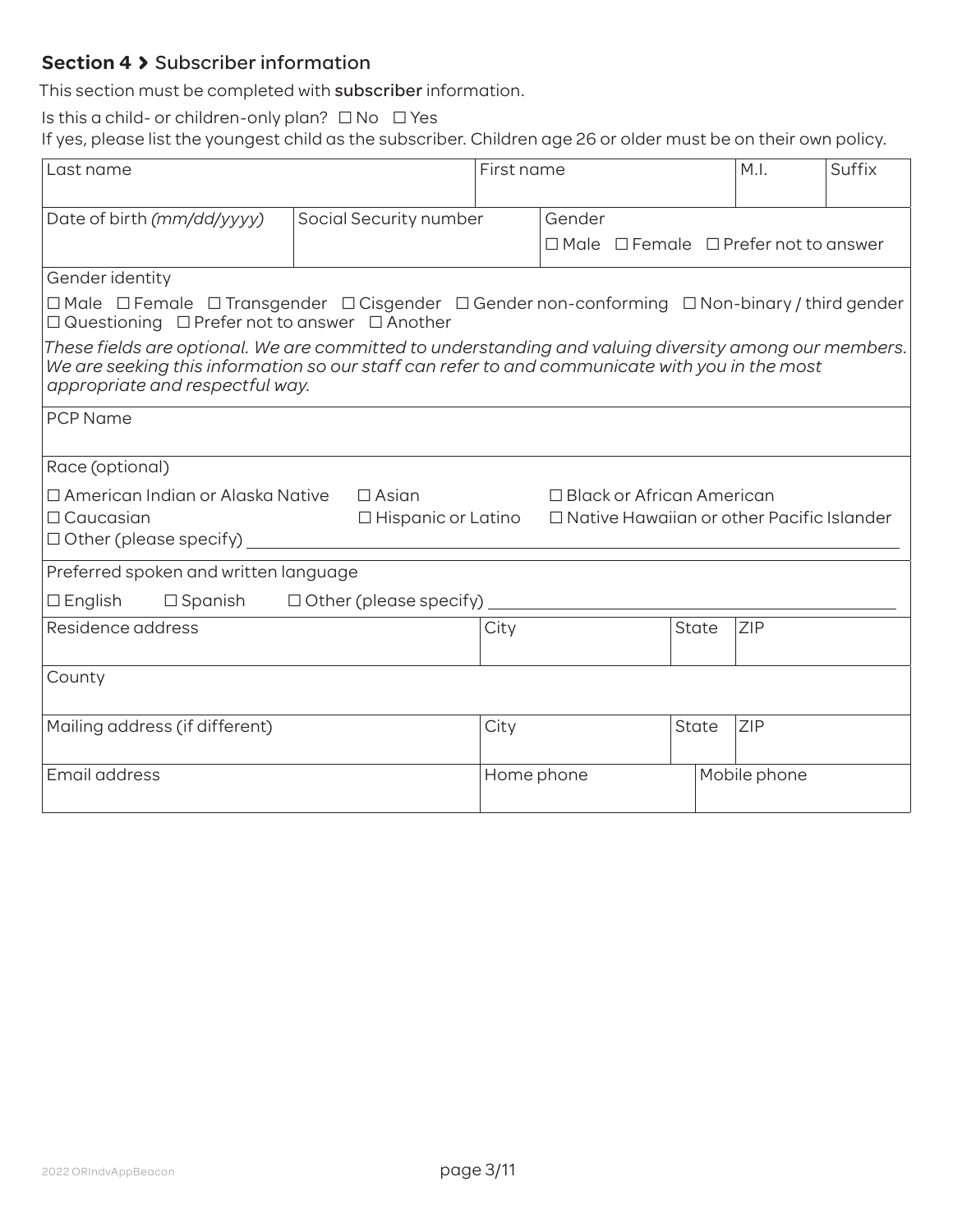## **Section 5** Dependent Information — spouse or registered domestic partner (RDP)

Please complete this section for spouse or RDP to be covered on this medical or dental plan.

| Last name                                                                                                                                                                                                                                  |                        | First name |  | M.I.                                                  | Suffix |  |
|--------------------------------------------------------------------------------------------------------------------------------------------------------------------------------------------------------------------------------------------|------------------------|------------|--|-------------------------------------------------------|--------|--|
| Date of birth (mm/dd/yyyy)                                                                                                                                                                                                                 | Social Security number | Gender     |  |                                                       |        |  |
|                                                                                                                                                                                                                                            |                        |            |  | $\Box$ Male $\Box$ Female $\Box$ Prefer not to answer |        |  |
| Gender identity                                                                                                                                                                                                                            |                        |            |  |                                                       |        |  |
| $\Box$ Male $\;\Box$ Female $\;\Box$ Transgender $\;\Box$ Cisgender $\;\Box$ Gender non-conforming $\;\Box$ Non-binary / third gender<br>$\Box$ Questioning $\Box$ Prefer not to answer $\Box$ Another                                     |                        |            |  |                                                       |        |  |
| These fields are optional. We are committed to understanding and valuing diversity among our<br>members. We are seeking this information so our staff can refer to and communicate with you in the<br>most appropriate and respectful way. |                        |            |  |                                                       |        |  |
| <b>PCP Name</b>                                                                                                                                                                                                                            |                        |            |  |                                                       |        |  |
| Race (optional)                                                                                                                                                                                                                            |                        |            |  |                                                       |        |  |
| $\Box$ American Indian or Alaska Native<br>$\Box$ Black or African American<br>$\Box$ Asian<br>$\Box$ Native Hawaiian or other Pacific Islander<br>$\Box$ Caucasian<br>$\Box$ Hispanic or Latino<br>$\Box$ Other (please specify)          |                        |            |  |                                                       |        |  |
| Preferred spoken and written language                                                                                                                                                                                                      |                        |            |  |                                                       |        |  |
| $\Box$ English<br>$\Box$ Spanish<br>$\Box$ Other (please specify)                                                                                                                                                                          |                        |            |  |                                                       |        |  |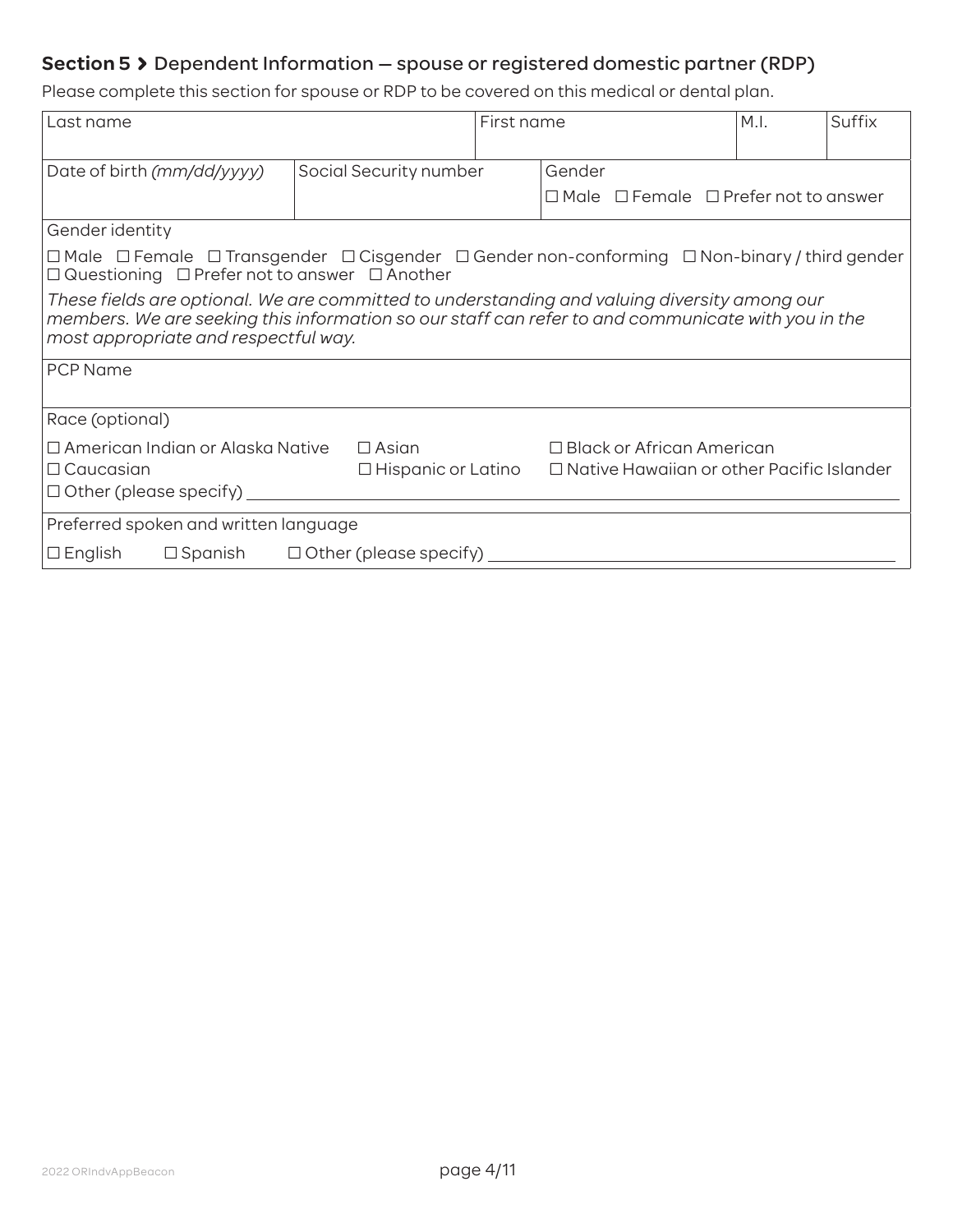## **Section 6 >** Dependent Information – children living in the service area only

(no dependent coverage outside the service area, except children who are full-time students age 18 to 26 or with a QMCSO may be covered outside of Oregon)

Please list all children to be covered on this health plan (children must be under age 26). Attach additional copies of this page, if necessary, to list other family members to be included on this application.

| Last name                                                                                                                                                                                                                                  | First name             |  |                                                                 | M.I. | Suffix |  |
|--------------------------------------------------------------------------------------------------------------------------------------------------------------------------------------------------------------------------------------------|------------------------|--|-----------------------------------------------------------------|------|--------|--|
| Date of birth (mm/dd/yyyy)                                                                                                                                                                                                                 | Social Security number |  | Gender<br>$\Box$ Male $\Box$ Female $\Box$ Prefer not to answer |      |        |  |
| Gender identity                                                                                                                                                                                                                            |                        |  |                                                                 |      |        |  |
| $\Box$ Male $\Box$ Female $\Box$ Transgender $\Box$ Cisgender $\Box$ Gender non-conforming $\Box$ Non-binary / third gender<br>$\Box$ Questioning $\Box$ Prefer not to answer $\Box$ Another                                               |                        |  |                                                                 |      |        |  |
| These fields are optional. We are committed to understanding and valuing diversity among our members.<br>We are seeking this information so our staff can refer to and communicate with you in the most<br>appropriate and respectful way. |                        |  |                                                                 |      |        |  |
| <b>PCP</b> Name                                                                                                                                                                                                                            |                        |  |                                                                 |      |        |  |

| Last name                                                                                                                                                                                                                                  |                        | First name |                                                                 | M.I. | Suffix |  |  |
|--------------------------------------------------------------------------------------------------------------------------------------------------------------------------------------------------------------------------------------------|------------------------|------------|-----------------------------------------------------------------|------|--------|--|--|
| Date of birth (mm/dd/yyyy)                                                                                                                                                                                                                 | Social Security number |            | Gender<br>$\Box$ Male $\Box$ Female $\Box$ Prefer not to answer |      |        |  |  |
| Gender identity                                                                                                                                                                                                                            |                        |            |                                                                 |      |        |  |  |
| $ \Box$ Male $ \Box$ Female $ \Box$ Transgender $ \Box$ Cisgender $\Box$ Gender non-conforming $ \Box$ Non-binary / third gender $ \Box$<br>$\Box$ Questioning $\Box$ Prefer not to answer $\Box$ Another                                  |                        |            |                                                                 |      |        |  |  |
| These fields are optional. We are committed to understanding and valuing diversity among our members.<br>We are seeking this information so our staff can refer to and communicate with you in the most<br>appropriate and respectful way. |                        |            |                                                                 |      |        |  |  |
| <b>PCP</b> Name                                                                                                                                                                                                                            |                        |            |                                                                 |      |        |  |  |

| Last name                                                                                                                                                                                                                                  |                        | First name |                                                                 | M.I. | Suffix |  |
|--------------------------------------------------------------------------------------------------------------------------------------------------------------------------------------------------------------------------------------------|------------------------|------------|-----------------------------------------------------------------|------|--------|--|
| Date of birth (mm/dd/yyyy)                                                                                                                                                                                                                 | Social Security number |            | Gender<br>$\Box$ Male $\Box$ Female $\Box$ Prefer not to answer |      |        |  |
| Gender identity                                                                                                                                                                                                                            |                        |            |                                                                 |      |        |  |
| $\Box$ Male $\Box$ Female $\Box$ Transgender $\Box$ Cisgender $\Box$ Gender non-conforming $\Box$ Non-binary / third gender<br>$\Box$ Questioning $\Box$ Prefer not to answer $\Box$ Another                                               |                        |            |                                                                 |      |        |  |
| These fields are optional. We are committed to understanding and valuing diversity among our members.<br>We are seeking this information so our staff can refer to and communicate with you in the most<br>appropriate and respectful way. |                        |            |                                                                 |      |        |  |
| <b>PCP Name</b>                                                                                                                                                                                                                            |                        |            |                                                                 |      |        |  |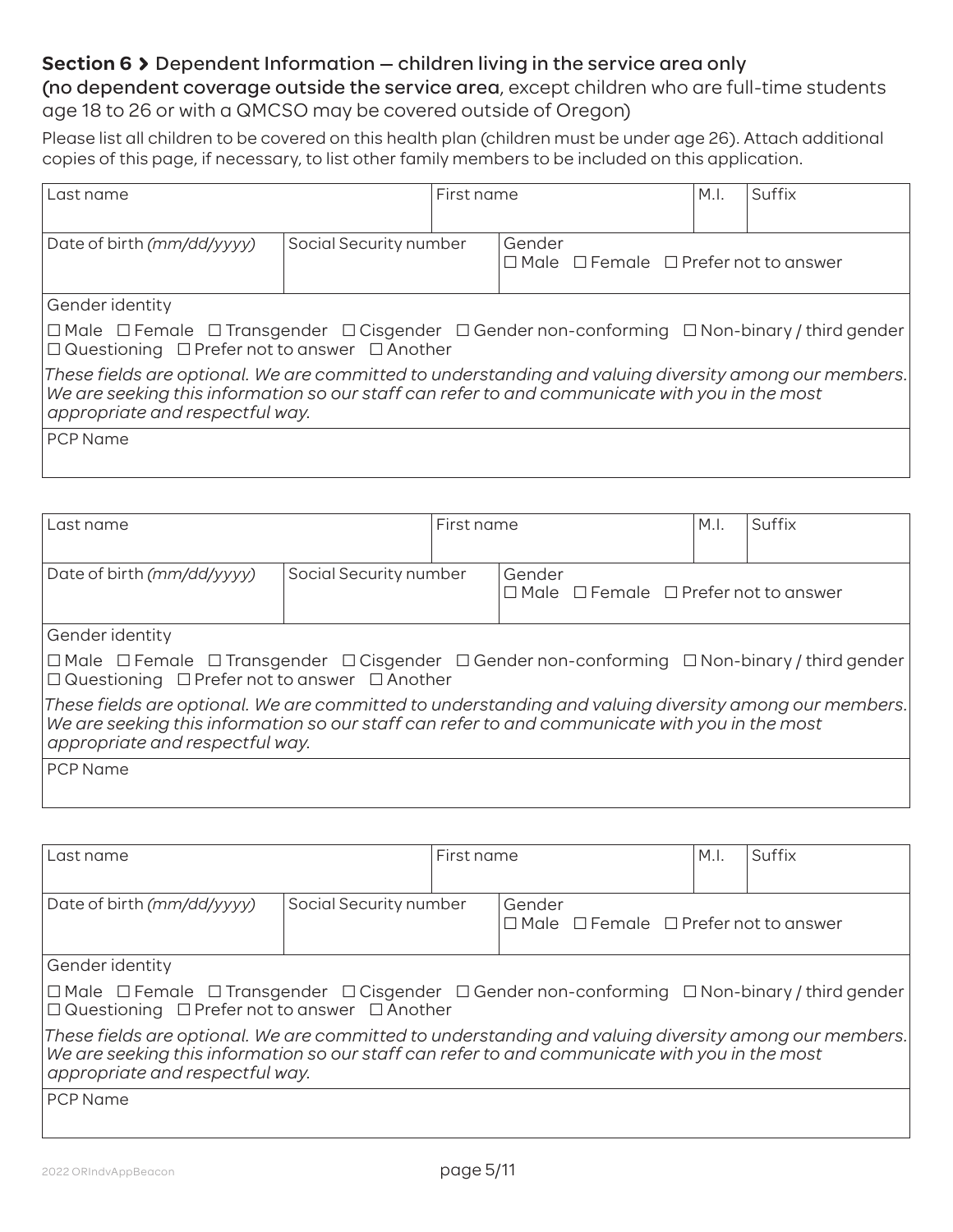| Last name                                                                                                                                                                                                                                  |                        | First name |                                                                 | M.I. | Suffix |  |
|--------------------------------------------------------------------------------------------------------------------------------------------------------------------------------------------------------------------------------------------|------------------------|------------|-----------------------------------------------------------------|------|--------|--|
| Date of birth (mm/dd/yyyy)                                                                                                                                                                                                                 | Social Security number |            | Gender<br>$\Box$ Male $\Box$ Female $\Box$ Prefer not to answer |      |        |  |
| Gender identity                                                                                                                                                                                                                            |                        |            |                                                                 |      |        |  |
| $\Box$ Male $\Box$ Female $\Box$ Transgender $\Box$ Cisgender $\Box$ Gender non-conforming $\Box$ Non-binary / third gender<br>$\Box$ Questioning $\Box$ Prefer not to answer $\Box$ Another                                               |                        |            |                                                                 |      |        |  |
| These fields are optional. We are committed to understanding and valuing diversity among our members.<br>We are seeking this information so our staff can refer to and communicate with you in the most<br>appropriate and respectful way. |                        |            |                                                                 |      |        |  |
| <b>PCP Name</b>                                                                                                                                                                                                                            |                        |            |                                                                 |      |        |  |

| Last name                                                                                                                                                                                                                                  |                        | First name |                                                                 | M.I. | Suffix |  |
|--------------------------------------------------------------------------------------------------------------------------------------------------------------------------------------------------------------------------------------------|------------------------|------------|-----------------------------------------------------------------|------|--------|--|
| Date of birth (mm/dd/yyyy)                                                                                                                                                                                                                 | Social Security number |            | Gender<br>$\Box$ Male $\Box$ Female $\Box$ Prefer not to answer |      |        |  |
| Gender identity                                                                                                                                                                                                                            |                        |            |                                                                 |      |        |  |
| $\Box$ Male $\Box$ Female $\Box$ Transgender $\Box$ Cisgender $\Box$ Gender non-conforming $\Box$ Non-binary / third gender<br>$\Box$ Questioning $\Box$ Prefer not to answer $\Box$ Another                                               |                        |            |                                                                 |      |        |  |
| These fields are optional. We are committed to understanding and valuing diversity among our members.<br>We are seeking this information so our staff can refer to and communicate with you in the most<br>appropriate and respectful way. |                        |            |                                                                 |      |        |  |
| <b>PCP</b> Name                                                                                                                                                                                                                            |                        |            |                                                                 |      |        |  |

*If any children listed above have a different race or primary language than the subscriber, please list their name, race (optional), and primary language below. If a child lives outside of Oregon, please email, fax or mail the QMCSO or documentation of the child's enrollment in an out-of-state school to email: individualapp@modahealth.com. Fax: 503-219-3696 Mail: Membership Accounting, 601 SW Second Ave., Portland, OR 97204-3156. The enrolled child will be eligible for out-of-area coverage on the first day of the month after the date documentation is received and the address is updated in Moda Health's system.*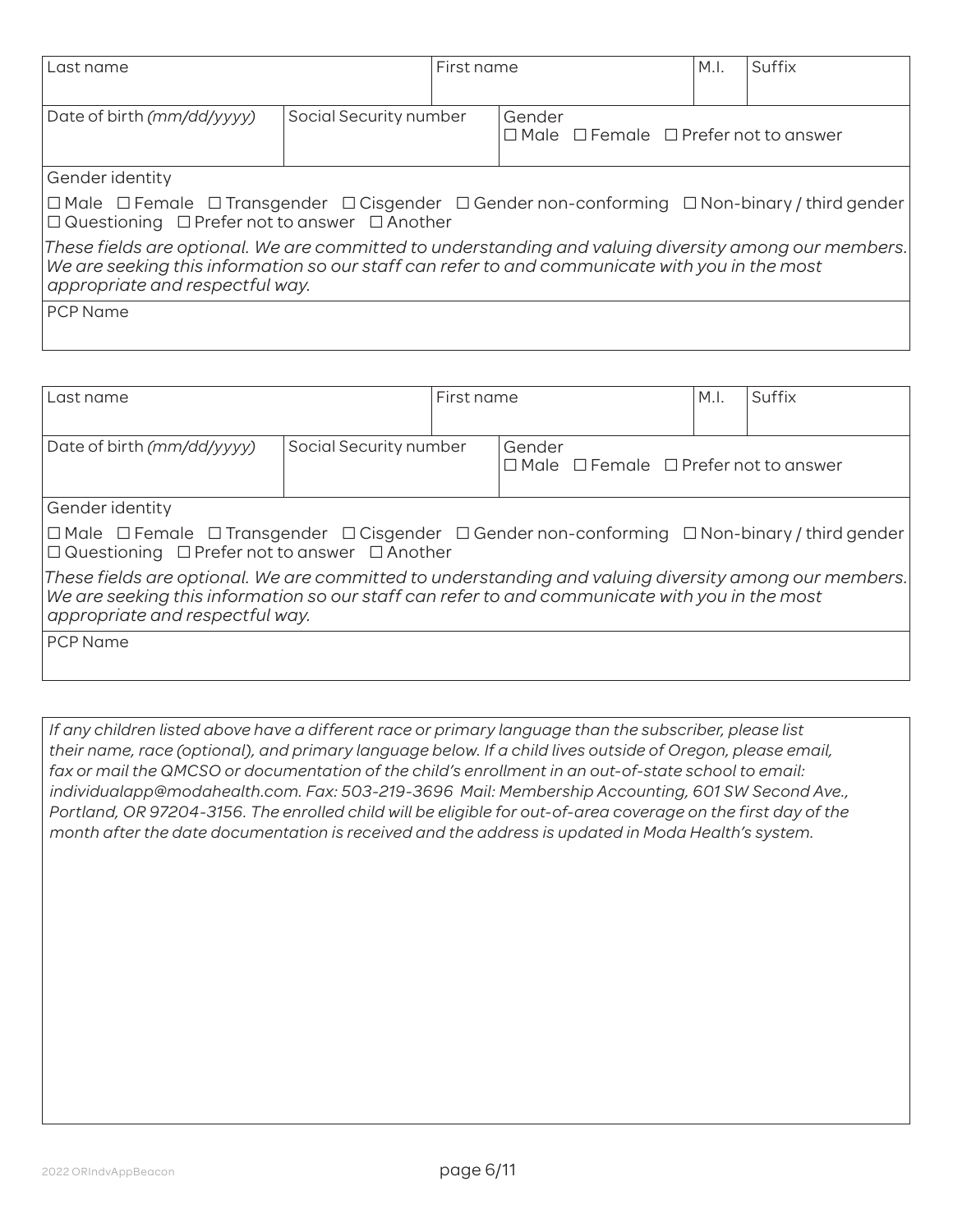## **Section 7 > Other insurance**

Will you have other medical and/or dental insurance?

 $\Box$  Yes  $\Box$  No

If yes on other insurance, what type?

 $\Box$  Medical  $\Box$  Dental  $\Box$  Medical and dental

## **Section 8 > Credit toward benefit exclusion period (for new dental coverage)**

For subscribers and dependents age 19 and over:

Do you have continuous 12 months of prior dental insurance with no more than a 90-day break in coverage from the end of the old policy to the expected effective date of the new policy?

 $\Box$  No  $\Box$  Yes Was this coverage through Delta Dental Plan of Oregon? If yes, we'll automatically waive the exclusion period on your dental coverage. If this coverage was through a different carrier, please provide a letter from your prior carrier or employer documenting the start and end dates of your prior dental coverage. This documentation of prior coverage is required for credit to be applied toward the benefit exclusion period. Please email, fax or mail documentation.

E-mail: CustomerSupportOR@DeltaDentalOR.com Fax: 503-219-3696 Standard mail: Delta Dental Plan of Oregon 601 SW 2nd Avenue Portland, OR 97204

## **Section 9** Payment method

We offer several payment options for you to choose from, including:

- 1. Automatic eBill payment through your Member Dashboard.
- 2. Electronic fund transfer (EFT), see authorization agreement below.
- 3. Personal check, money order or cashier's check.

## EFT authorization agreement

EFT initiates around the 5th of the month and usually takes one or two days to post to your account. Your first payment may initiate on a later date if your enrollment is processed after the 5th of the month. Your premium invoice will be paperless and located in the eBill section of your Member Dashboard.

- 1. Complete and sign below as the account holder for monthly automatic premium deductions from your bank.
- 2. Attach a photocopy of a voided personal check from the account, or provide the bank routing and account numbers below.

| Subscriber   |                | Account holder |                                |  |  |  |
|--------------|----------------|----------------|--------------------------------|--|--|--|
| Name of bank | Routing number | Account number | Account type                   |  |  |  |
|              |                |                | $\Box$ Checking $\Box$ Savings |  |  |  |

I authorize Moda Health or Delta Dental to charge my account for monthly premiums for the above named individual. I also authorize my bank, named here, to honor these monthly charges. This authority will remain in effect until I give my bank a reasonable chance to act upon it. I can stop payment by notifying my bank before my account has been charged.

| Account holder signature | Signature date |
|--------------------------|----------------|
|                          |                |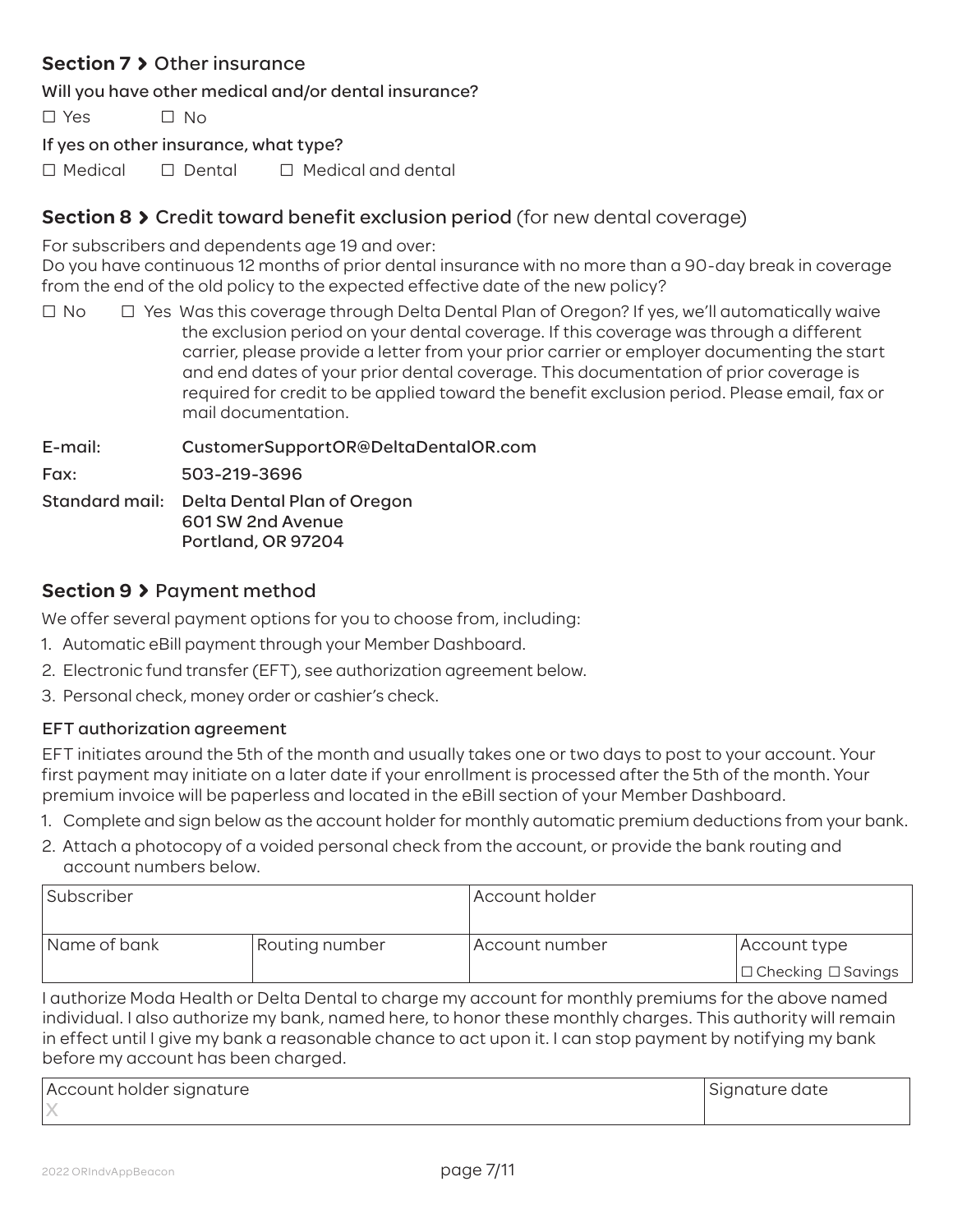## **Section 10 > Billing options**

If you are set up for EFT your premium invoice will be paperless. If you are not set up for EFT you will receive paper invoices in the mail. You may change your billing preference to paperless by going to the eBill section of your Member Dashboard.

If the bill needs to go to an address other than your mailing address, please note the billing address below.

| Billing address | ∽<br>City | State | 71D<br><b>LIF</b> |
|-----------------|-----------|-------|-------------------|
|                 |           |       |                   |

### Section 11 > Go paperless!

You can view your explanation of benefits (EOBs) online by logging in to your Member Dashboard. After your application is approved, you will receive a welcome letter with your member ID number. With this ID number, simply set up a Member Dashboard account by visiting modahealth.com or deltadentalor.com and opt to receive electronic EOBs.

## **Section 12**  $\lambda$  Agent (to be completed by agent only)

I (the agent) certify that I have explained the eligibility provisions to the subscriber. I have not made any statements about benefits, conditions or limitations of the contract except through written material furnished by Moda Health or Delta Dental. I have informed the subscriber that the effective date of coverage is assigned only by Moda Health or Delta Dental.

For you to become the agent, you must be actively appointed with Moda Health/Delta Dental of Oregon.

Please sign and date below.

| Agent name | Agency name- |      | Phone |       | Agent/Agency NPN |
|------------|--------------|------|-------|-------|------------------|
| Address    |              | City |       | State | ZIP              |

I certify that the information supplied to me by the subscriber has been truly and accurately recorded.

| Agent signature (required) | Signature date |
|----------------------------|----------------|
|                            |                |

*Note to agent: Payment does not have to be included with the application, but the first payment is required to activate coverage*.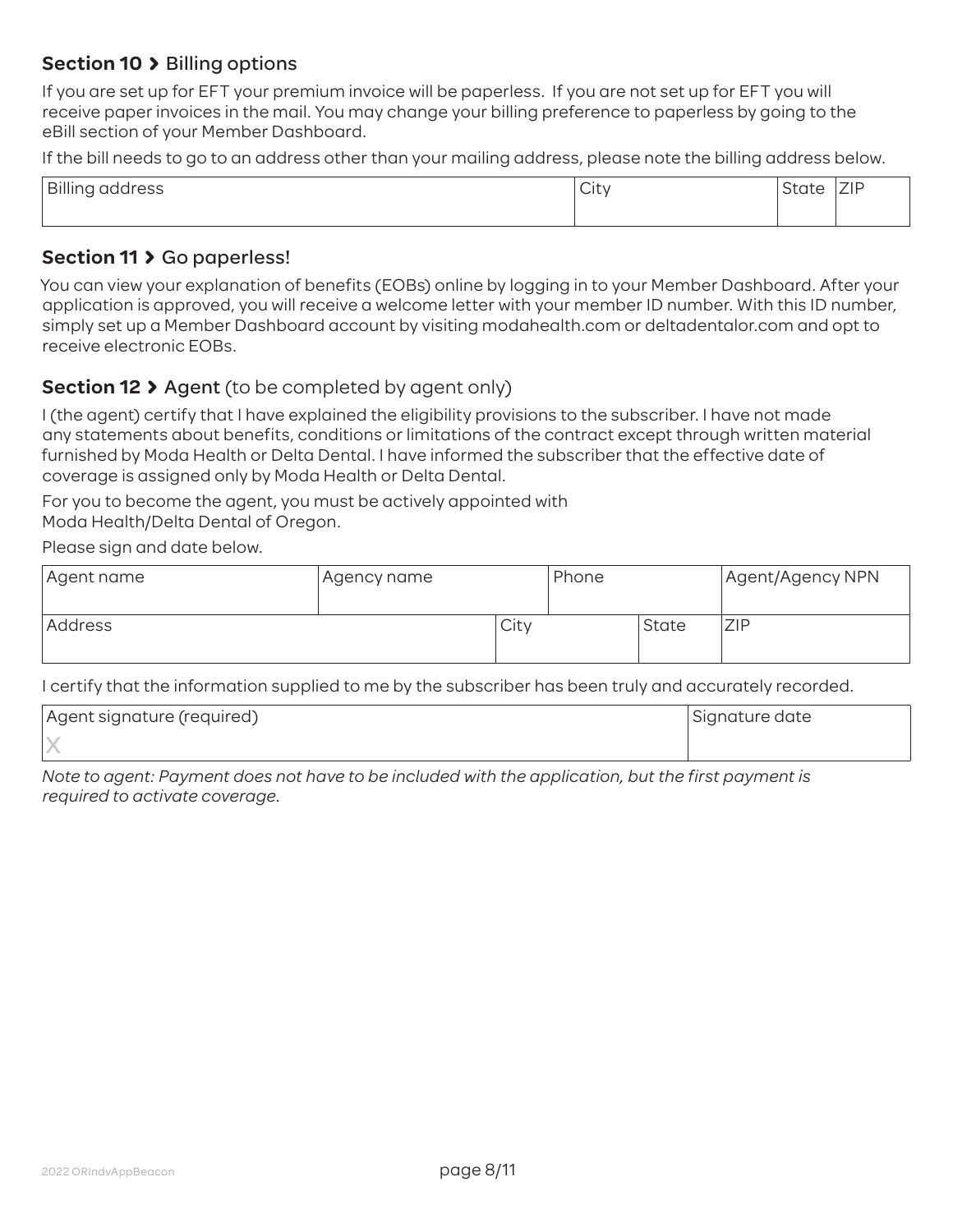## **Section 13 > Basic terms of enrollment**

- > Medical: I understand that I must use in-network providers. There is no out-of-network coverage except for emergency services and retail pharmacy benefits, or for children living out of state but in the U.S. with a QMCSO or who are students age 18 to 26.
- > Dental: I understand that I may receive benefits that are less than the amount billed by my provider when treatment is not received from a contracted provider.
- > I understand and agree that this application is not an offer of coverage, and coverage does not begin until this application is received and reviewed by Moda Health and Delta Dental and an effective date of coverage is assigned.
- > I understand if my previous Moda Health or Delta Dental policy ended because I did not pay premiums when due, this new coverage may not begin until I have paid my past-due premium amounts from the last 12 months in addition to the first month's premium for this new policy.
- > I understand and agree that this application becomes a part of my plan.
- > I understand that no benefits are available under a Moda Health or Delta Dental plan for services or supplies, including those related to an inpatient confinement, that were received before the effective date of coverage.
- > I understand that acceptance for coverage has the following requirements:
	- A. Subscribers must be Oregon residents living in the service area to apply for and maintain coverage under a Moda Health or Delta Dental plan. Moda Health and Delta Dental reserve the right to request documentation at any time.
	- B. Members cannot be covered by more than one Moda Health and Delta Dental individual medical and dental plan at any time.
- C. No one listed on this application is enrolled in Medicare on the date coverage would begin.
- > If I am eligible for Medicare Part B but not enrolled, Moda Health will estimate what Medicare would have paid and reduce my benefits by that amount.
- > "Resident" means a person who lives in the plan's service area and intends to live in the service area permanently or indefinitely. Moda Health and Delta Dental may require proof of residency from time to time. Such proof shall include, but not be limited to, the street address of the individual's residence and not a post office box.
- > I have the right to examine and return the policy within 10 days of receipt.
- > Potential changes due to state or federal mandates, effective in January, may alter the benefits or rates of my current plan.
- > Regardless of my enrollment date, my plan premium will renew January 1.
- > If I am not purchasing a Moda Health plan that includes pediatric dental benefits, I attest that I and other dependents on the application have obtained or will obtain a pediatric dental plan certified by the Health Insurance Marketplace.
- > I have read the Moda Health/Delta Dental privacy statement that is available on modahealth.com and deltadentalor.com.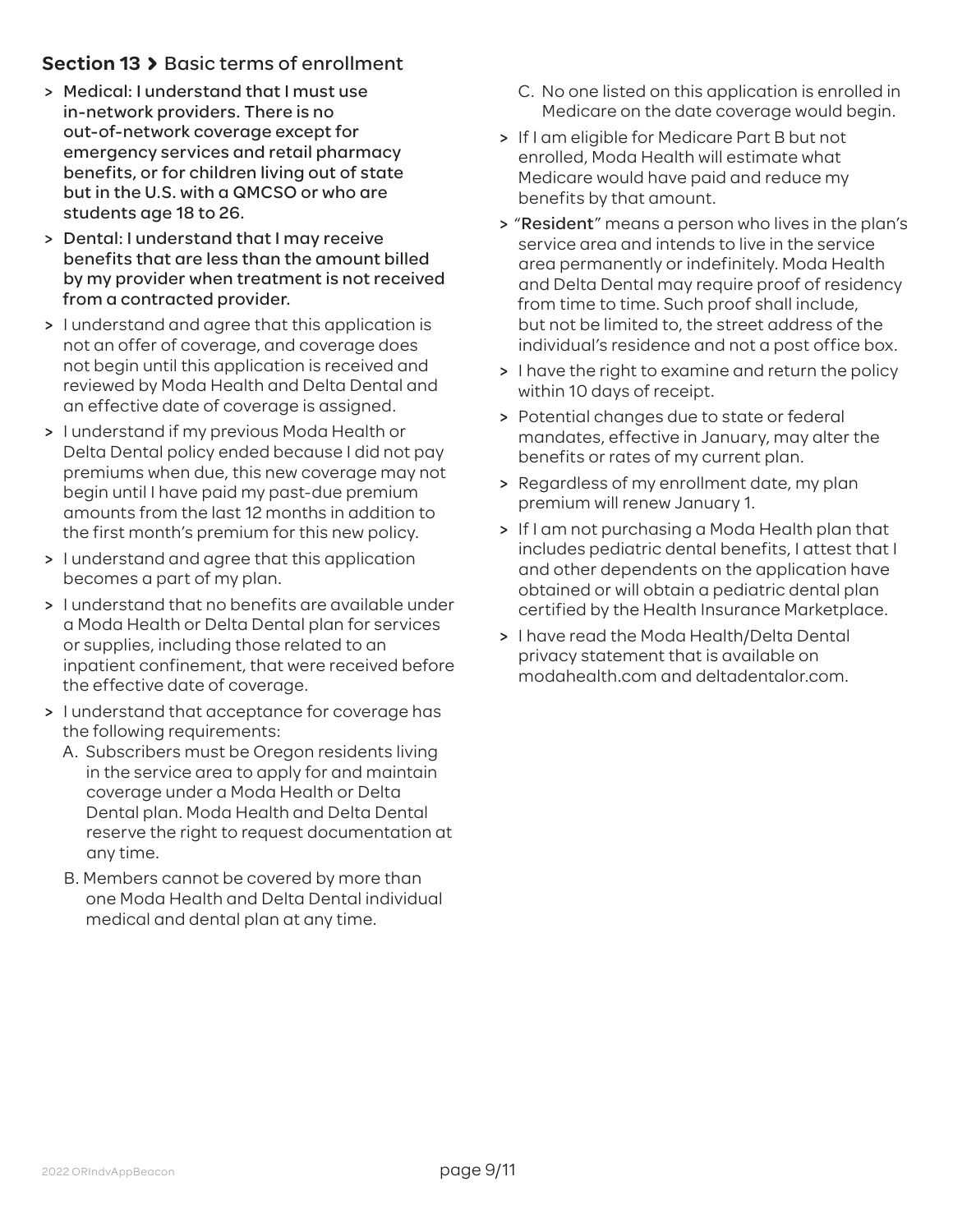## **Section 14** Certification of completion and correctness

## Be sure to sign and date the application below. Your spouse, RDP and any children over age 18 are required to sign the application.

I affirm that the answers given on this application are complete and correct to the best of my knowledge. I have provided these answers as part of the application process required by Moda Health and Delta Dental to enroll in insurance coverage. I understand that if this application contains any intentional misrepresentations of material fact that Moda Health and Delta Dental may deny coverage, modify or cancel the contract, rescind the contract or take other legal action. I will promptly inform Moda Health and Delta Dental in writing if anything happens before my coverage takes effect that makes this application incomplete or incorrect. I understand and agree that no coverage will be in force until approved by Moda Health and Delta Dental. If approved, coverage will be in force as of the effective date determined by Moda Health and Delta Dental. Moda Health and Delta Dental may contact me to clarify answers on this application. As the applicant, I understand I have the right to inspect the information in my file.

I acknowledge that I have read and understand this application, terms and certification and privacy statement.

| Print name of responsible party <sup>1</sup> if child- or children-only policy                           | Relationship <sup>2</sup> |
|----------------------------------------------------------------------------------------------------------|---------------------------|
|                                                                                                          |                           |
| Signature of subscriber (if subscriber is under age 18, signature of responsible party)   Signature date |                           |
|                                                                                                          |                           |
| Signature of subscriber's legal spouse or RDP, if applying for coverage                                  | Signature date            |
|                                                                                                          |                           |
| Signature of dependent(s), age 18 and older, if applying for coverage                                    | Signature date            |
|                                                                                                          |                           |
| Signature of dependent(s), age 18 and older, if applying for coverage                                    | Signature date            |
|                                                                                                          |                           |

1 *Responsible party: If you are an adult not covered by this plan and you bear financial responsibility or act as the primary caregiver for the subscriber and others covered by this plan, then you are the responsible party*

2 *If not a parent, please attach legal documentation if you are the legal guardian or holder of Power of Attorney.*

By providing your contact information, you are consenting to receive communications from Moda Health Plan, Inc, Delta Dental Plan of Oregon, and their affiliates and business partners regarding your health plan benefits, payments, and treatment. Please keep in mind that communications via email over the internet may not be secure. Although it is unlikely, there is a possibility that information included in an email could be obtained by other parties besides the person to whom it is addressed. We recommend that you do not include personal identifying information such as your birth date, or personal medical information in any emails you send to us. There is no requirement to provide your email address or phone number as a condition to purchasing any goods or services.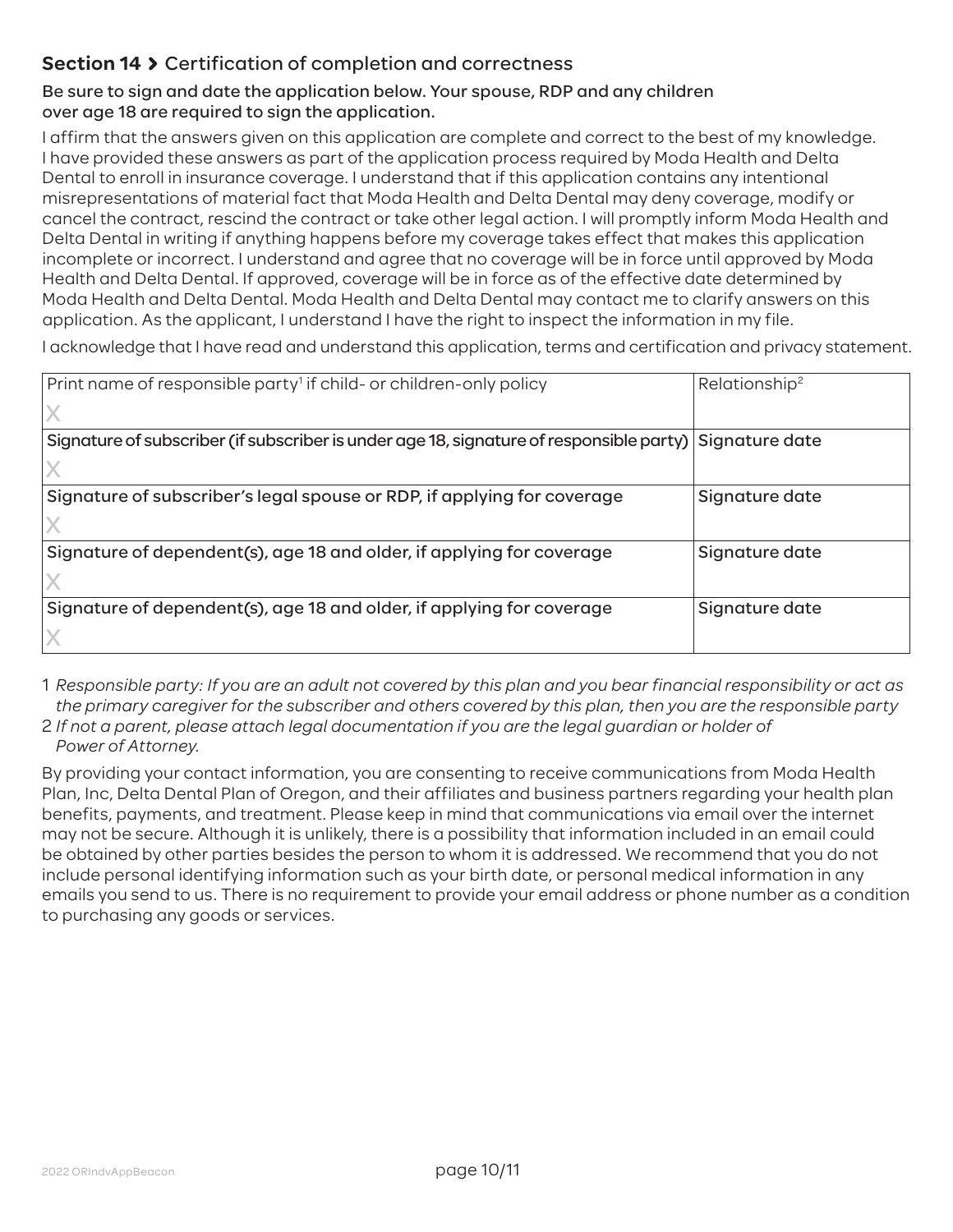Ready to submit? Mail, fax or email this form to Moda Health/Delta Dental Mail: Membership Accounting, 601 SW Second Ave., Portland, OR 97204-3156 Fax: 503-219-3696 Email: Scan and send to individualapp@modahealth.com.

New to Moda Health/Delta Dental? Visit modahealth.com or deltadentalor.com to log in to your Member Dashboard and view your Member Handbook and bill. Once you sign up for your Member Dashboard and go paperless (see Section 11), you'll receive an email when your first bill is ready.

Questions? Contact Moda Health/Delta Dental at 855-718-1767.

#### modahealth.com | deltadentalor.com

*To view the summary of benefits and coverage (SBC) for the medical plans, please visit shopmodaplans.com. A uniform glossary is available to help you understand the most common healthcare terms at https://www. cms.gov/CCIIO/Resources/Forms-Reports-and-Other-Resources/Downloads/UG-Glossary-508-MM.pdf. For free print copies of the SBC or uniform glossary, contact Moda Health at 855-718-1767.*

Health plans in Oregon provided by Moda Health Plan, Inc. Dental plans in Oregon provided by Oregon Dental Service, dba Delta Dental Plan of Oregon. Delta Dental is a trademark of Delta Dental Plans Association.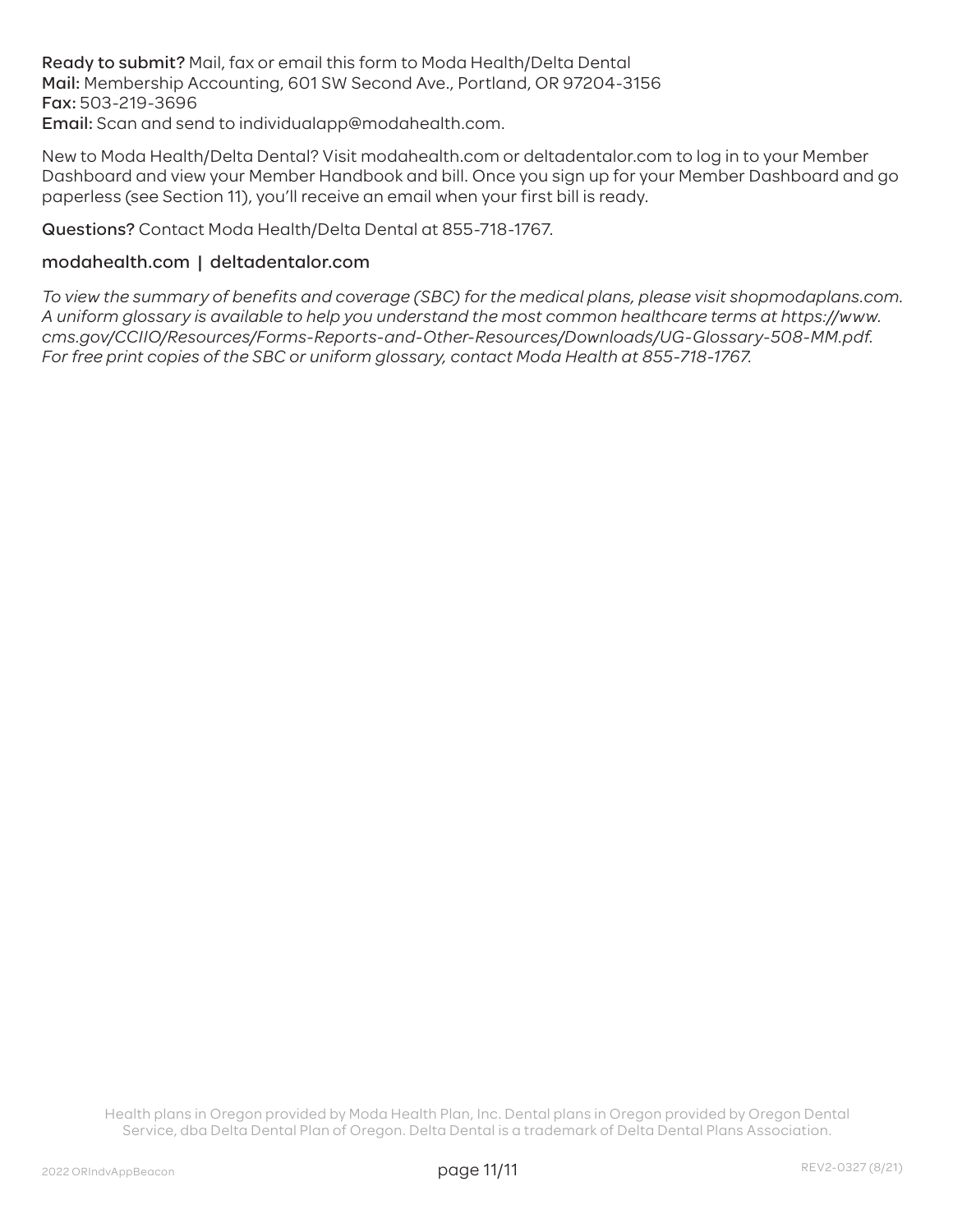# Nondiscrimination notice

We follow federal civil rights laws. We do not discriminate based on race, color, national origin, age, disability, gender identity, sex or sexual orientation.

We provide free services to people with disabilities so that they can communicate with us. These include sign language interpreters and other forms of communication.

If your first language is not English, we will give you free interpretation services and/or materials in other languages.

## If you need any of the above, call Customer Service at:

888-217-2363 (TDD/TTY 711)

If you think we did not offer these services or discriminated, you can file a written complaint. Please mail or fax it to:

Moda Partners, Inc. Attention: Appeal Unit 601 SW Second Ave. Portland, OR 97204 Fax: 503-412-4003

### Dave Nesseler-Cass coordinates our nondiscrimination work:

Dave Nesseler-Cass, Chief Compliance Officer 601 SW Second Ave. Portland, OR 97204 855-232-9111 compliance@modahealth.com

## If you need help filing a complaint, please call Customer Service.

You can also file a civil rights complaint with the U.S. Department of Health and Human Services Office for Civil Rights at ocrportal.hhs.gov/ocr/portal/lobby.jsf, or by mail or phone:

U.S. Department of Health and Human Services 200 Independence Ave. SW, Room 509F HHH Building, Washington, DC 20201

800-368-1019, 800-537-7697 (TDD)

You can get Office for Civil Rights complaint forms at hhs.gov/ocr/office/file/index.html.



Dental plans in Oregon provided by Oregon Dental Service, dba Delta Dental Plan of Oregon. Dental plans in Alaska provided by Delta Dental of Alaska. Health plans provided by Moda Health Plan, Inc. Individual medical plans in Alaska provided by Moda Assurance Company. 39969758 (9/19)